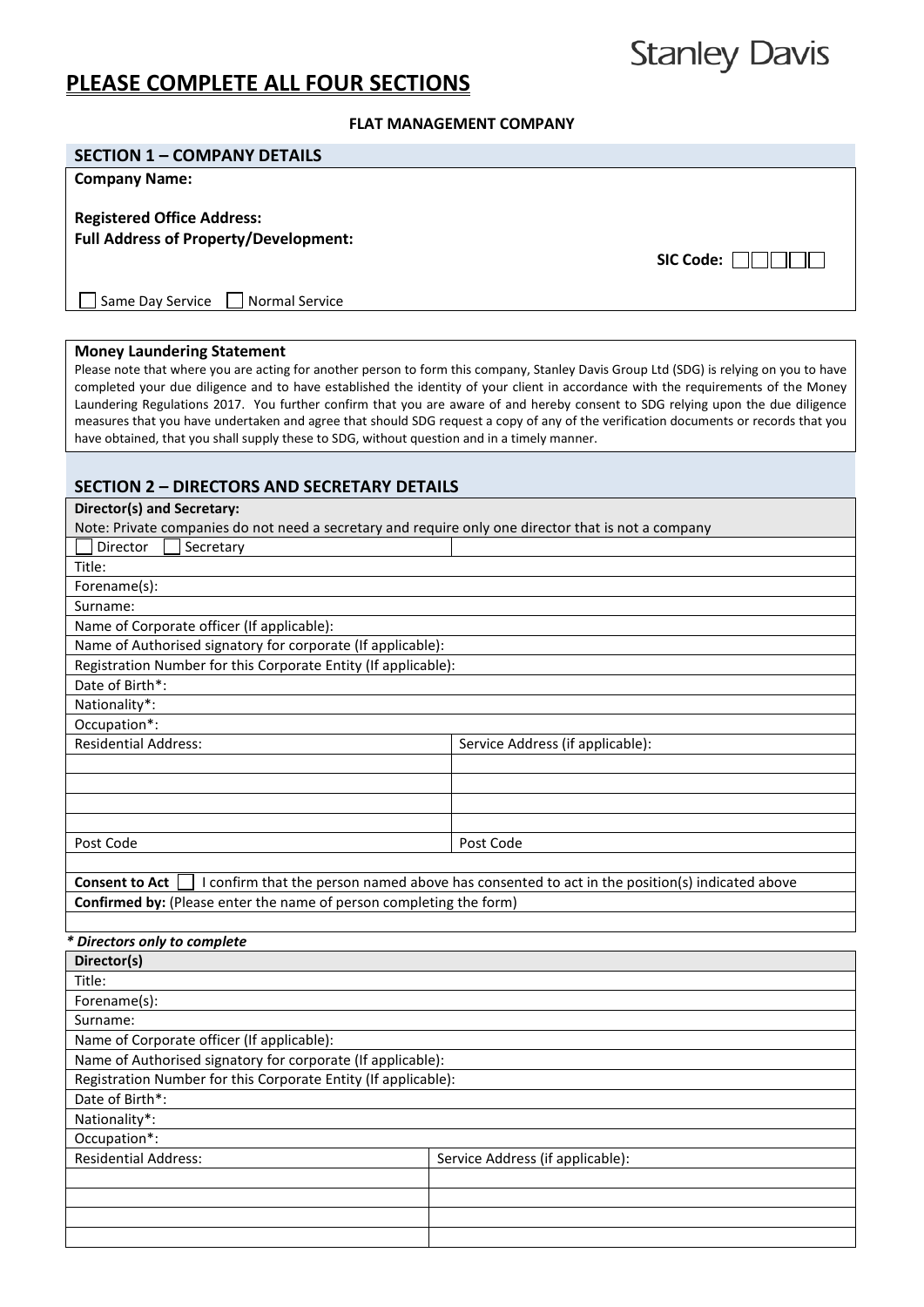Post Code

Consent to Act  $\Box$  I confirm that the person named above has consented to act in the position(s) indicated above **Confirmed by:** (Please enter the name of person completing the form)

#### **SECTION 3 – SHAREHOLDER DETAILS**

| Shareholder(s):                                              |  |  |  |
|--------------------------------------------------------------|--|--|--|
| Title:                                                       |  |  |  |
| Forename(s):                                                 |  |  |  |
| Surname:                                                     |  |  |  |
| Date of Birth*:                                              |  |  |  |
| Nationality*:                                                |  |  |  |
| Name of Corporate officer (If applicable):                   |  |  |  |
| Name of Authorised signatory for corporate (If applicable):  |  |  |  |
| No. of shares to be allotted:                                |  |  |  |
| Residential/Service Address:                                 |  |  |  |
|                                                              |  |  |  |
|                                                              |  |  |  |
|                                                              |  |  |  |
|                                                              |  |  |  |
| Post Code                                                    |  |  |  |
|                                                              |  |  |  |
| Personal Authentication Details (Please complete any three): |  |  |  |
| The first 3 letters of town of birth:                        |  |  |  |
| The last three digits of telephone number:                   |  |  |  |
| Last 3 characters of NI number:                              |  |  |  |
| The last three digits of passport number                     |  |  |  |
| The first three letters of mother's maiden name              |  |  |  |
| The first three letters of eye colour                        |  |  |  |
| The first three letters of father's first forename           |  |  |  |

| Shareholder(s):                                              |  |  |  |
|--------------------------------------------------------------|--|--|--|
| Title:                                                       |  |  |  |
| Forename(s):                                                 |  |  |  |
| Surname:                                                     |  |  |  |
| Date of Birth*:                                              |  |  |  |
| Nationality*:                                                |  |  |  |
| Name of Corporate officer (If applicable):                   |  |  |  |
| Name of Authorised signatory for corporate (If applicable):  |  |  |  |
| No. of shares to be allotted:                                |  |  |  |
| <b>Residential/Service Address:</b>                          |  |  |  |
|                                                              |  |  |  |
|                                                              |  |  |  |
|                                                              |  |  |  |
|                                                              |  |  |  |
| Post Code                                                    |  |  |  |
|                                                              |  |  |  |
| Personal Authentication Details (Please complete any three): |  |  |  |
| The first 3 letters of town of birth:                        |  |  |  |
| The last three digits of telephone number:                   |  |  |  |
| Last 3 characters of NI number:                              |  |  |  |
| The last three digits of passport number                     |  |  |  |
| The first three letters of mother's maiden name              |  |  |  |
| The first three letters of eye colour                        |  |  |  |
| The first three letters of father's first forename           |  |  |  |